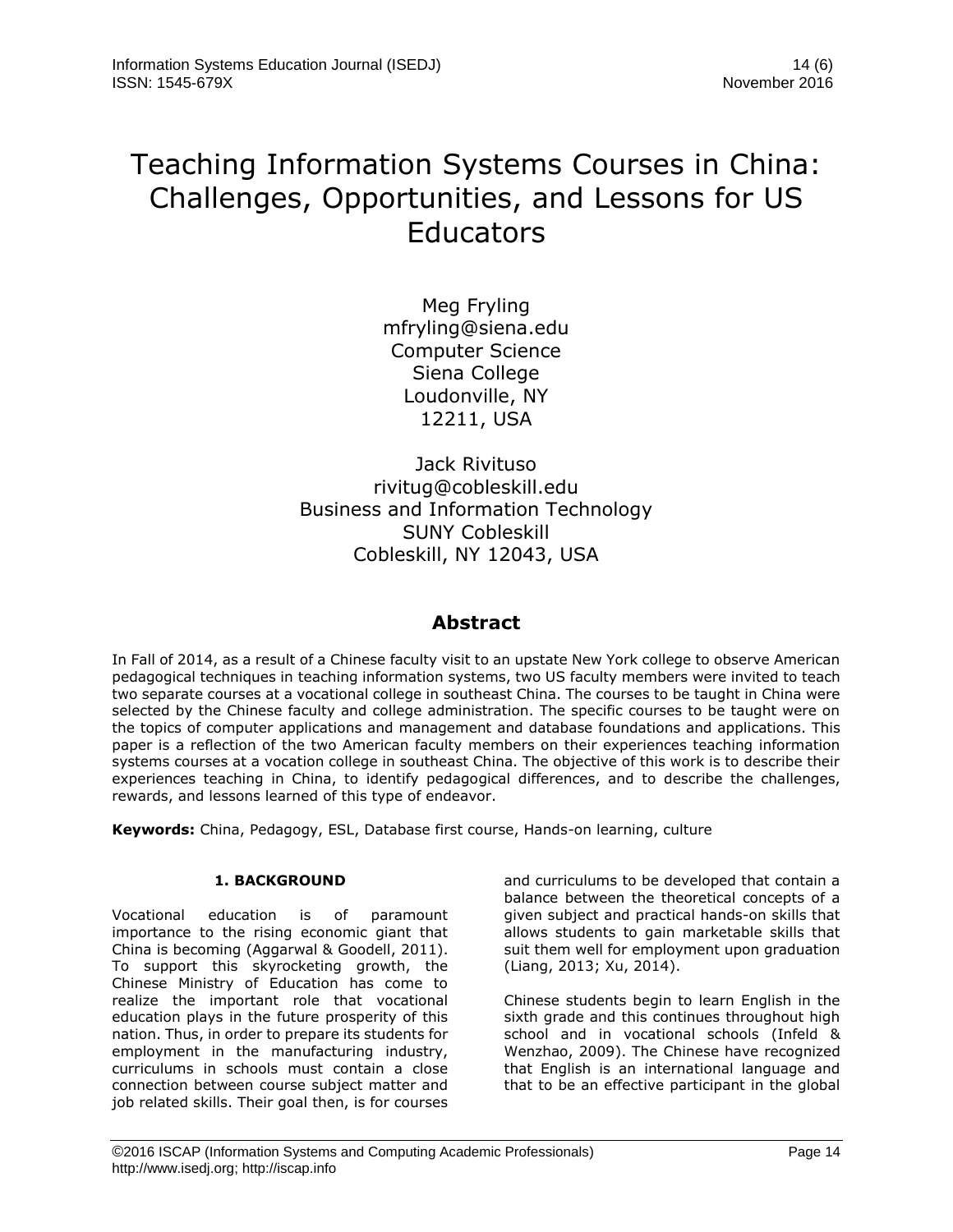Information Systems Education Journal (ISEDJ) 14 (6) ISSN: 1545-679X November 2016

market, learning English is essential [\(Changlin,](#page-5-4)  [2013;](#page-5-4) [North & Shelton, 2014;](#page-5-5) [Zengtao, 2012\)](#page-5-6).

The scholarly literature on the topic of pedagogical differences between American teaching and learning styles and those of the Chinese suggest that the Chinese style reflects a Confucian influence [\(Smith, 1973;](#page-5-7) [Thakkar,](#page-5-8)  [2011;](#page-5-8) [Wu, 2008\)](#page-5-9). This influence centers on the premise that hard work leads to success and also to the development of critical thinking skills in students. Furthermore, the Chinese education system emphasizes that hard work is more important to student success than individual ability [\(Thakkar, 2011\)](#page-5-8). Chinese students traditionally learn by memorization and are generally accustom to quiet listening of lectures versus the student-centered active learning that is popular in the United States and intended to develop critical thinking skills [\(Chen, Bennet, & Maton, 2008\)](#page-5-10).

#### **2. INTRODUCTION**

In Fall of 2014, as a result of a Chinese faculty visit to an upstate New York college to observe American pedagogical techniques in teaching information systems, two US faculty members were invited to teach two separate courses at a vocational college in southeast China. The courses to be taught in China were selected by the Chinese faculty and Chinese college administration. The specific courses to be taught were on the topics of computer assembly and management (CAM) and database foundations and applications (DFA).

As agreed upon by both the US and China institutions the courses were to be taught in English in the same format as they would be taught at the US institution. As such, English textbooks were selected for both courses and all course materials were prepared in English. While the students had taken English courses these did not include technology related courses taught in English. Therefore, students were given access to the textbook PowerPoint slides approximately one month ahead of time to allow for some translation. In addition, the Chinese faculty met with the students for approximately 8 hours before the English instructors' arrival to introduce the students to some of the technical concepts that would be introduced in these courses (e.g. Motherboard, Ethernet, relation, tuple, primary key).

The student cohort included 55 students. Per the US faculty request, the group was split into two cohorts of 27 and 28. One group took the CAM course in the morning (8:20-10:55am) and then the DFA course in the afternoon (1:15- 3:40pm). The second group had the exact opposite schedule. The DFA classroom included a computer for each student, while the CAM classroom had limited computers and required some students to bring their laptops to class. Classes met four days a week for four weeks in June 2015. For both courses, assessment consisted of various in-class activities and four quizzes, one of which was cumulative. Both instructors dropped the lowest quiz grade.

#### **3. CHALLENGES, OPPORTUNITIES, AND LESSONS LEARNED**

### **Culture and Language**

While the students had several years of English, communication was more difficult than anticipated. The cohort were freshman and had not taken English courses at the university level. Additionally, the material being presented was technical and likely introduced many English words that were completely new to them. As with all students, some comprehended English better than others, but the pace of the course had to be slowed significantly to mitigate language challenges. After the first day of classes the US faculty requested interpreters be available in the classroom to overcome the language barriers. However, the Chinese faculty and administrators stated that in their experience, the students would over rely on the interpreter and not attempt to understand the material in English, instead waiting for the Chinese translation. In their opinion, this defeated a major goal of having a course taught by a native English speaker.

The Chinese faculty indicated that the students were able to understand written English much better than hearing it spoken. However, it is important for them to hear the words too in order to help them improve their English pronunciation. While the courses being taught were technical in nature, it became clear that an additional major goal of the courses was to improve the students' English skills. This realization shifted the teaching strategies of both instructors. Concepts were presented on PowerPoint slides, spoken slowly, repeating each sentence several times, and writing the same concept on a whiteboard with a variety of synonyms. It was necessary to pause frequently for the students to hear the concepts, see the related text written, translate what they heard and read into Chinese, and then respond back in English. Frequently referencing related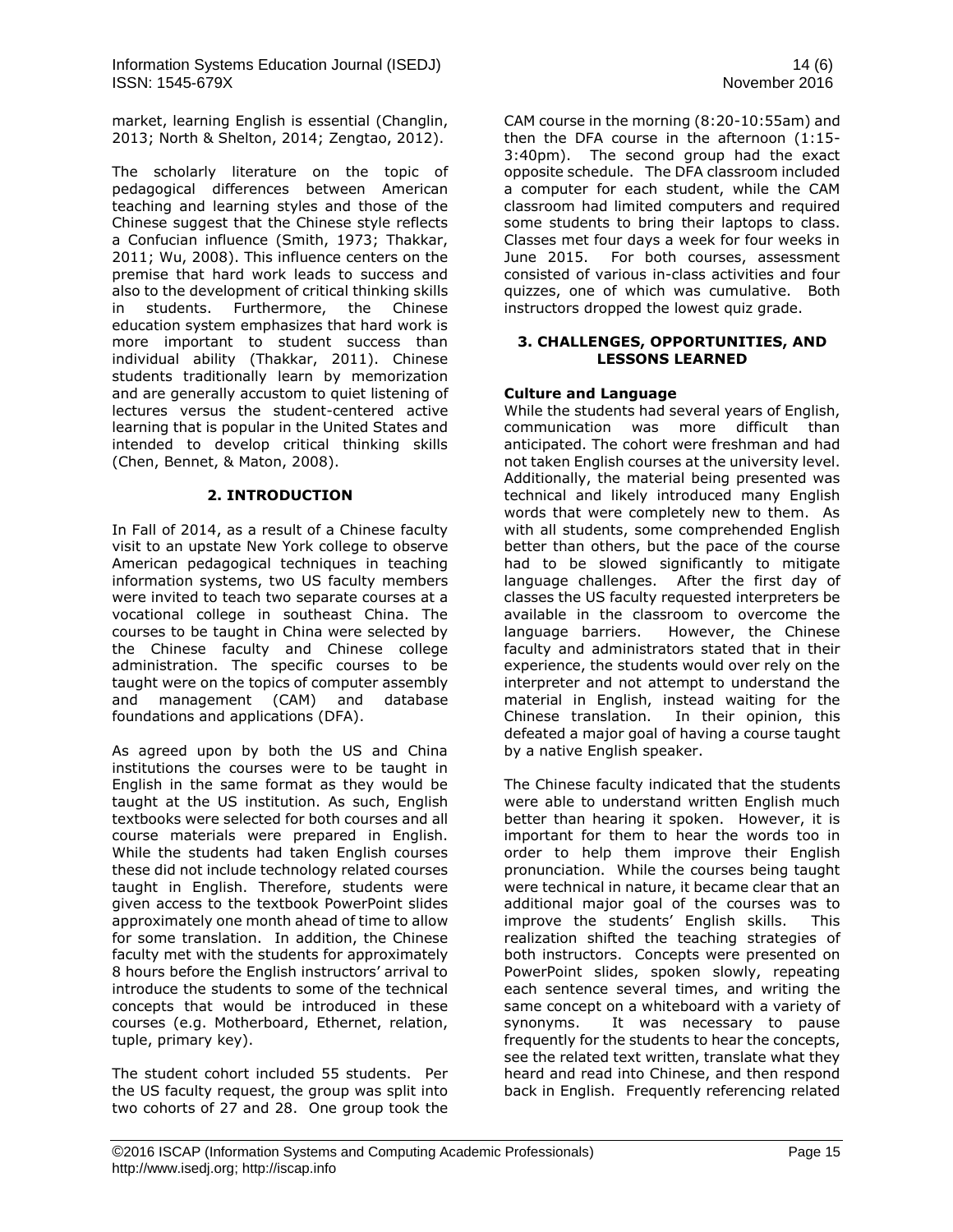textbook pages and highlighting key words also seemed to help the students.

The students were not always comfortable telling the US instructors when they were lost so it became exceedingly important to read body language signals. When in doubt the faculty would ask the students if they would like additional text written on the whiteboard. The students always answered in the affirmative and it was clear that this helped tremendously as you would typically hear the students reading the text as it was being written, often followed by affirmative acknowledgements of understanding such as "oooooohhhh".

Infeld and Wenzhao [\(2009\)](#page-5-3) explain that their experience in trying to communicate to nonnative English speakers helped to make them more aware of clarity in their presentation style when teaching back home. The US instructors' experiences teaching these courses corroborate those of Infeld and Wenzhao [\(2009\)](#page-5-3). While language difficulties were a major barrier in the first week of teaching, for most students the comprehension of spoken and written English seemed to improve as the weeks progressed.

Typically, these US instructors do not allow cellphone use in their US classrooms but they quickly discovered they needed to relax this rule in the Chinese classroom for two main reasons. One, the culture of the school seemed to be that cellphone use by students in the classroom was considered acceptable. This fact was not only told to the US faculty by the Chinese faculty but it was clearly observable in the classes taught by Chinese faculty. Secondly, and perhaps more importantly, the students would frequently use cellphones as translation tools. Nonetheless, cellphone use in the classroom could quickly become a distraction and the instructors did find that they needed to impose some restrictions. As with US students, it is easy for cellphones to be a major distraction including text messaging and gaming. The CAM instructor found that when he did completely restrict cellphone use, the quiz grades improved.

#### **Technical**

In addition to the obvious challenges of language and cultural differences, there are a variety of technical issues to overcome when teaching in another country. Operating systems and application software will likely be in the local language. While the classrooms had both English and Chinese operating systems and software installed, the students often used the Chinese version. This can be challenging when attempting to assist students with problems, particularly error messages. Ideally, all students would use the English version but some students really struggled with English and were more comfortable using the Chinese version. As such, we did not require them to use the English version. Obviously, the icons are the same and if you are familiar with the software it is possible to navigate fairly well with some translation assistance from the students. Even the English version of the software would frequently try to translate what was being typed to Chinese, making modifications to PowerPoints on the fly and web searches challenging (see Figure 1). The automatic translation adds single quotes as you type and translates to Chinese characters.



**Figure 1: Browser Search Automatic Chinese Translation** 

The office computer, which offered printing capabilities, had a Chinese operating system and software. If you are familiar with the software shortcuts printing is possible but again, if you receive error messages, it can be problematic (see Figure 2). A network printer that can be accessed via a personal computer is likely the best option but it is important to bring a laptop with Ethernet capabilities and the proper printer drivers installed. The US instructors brought home institution laptops for which they did not have administrator rights. Therefore, it was not possible to install any software including the printer drivers needed for the printer provided.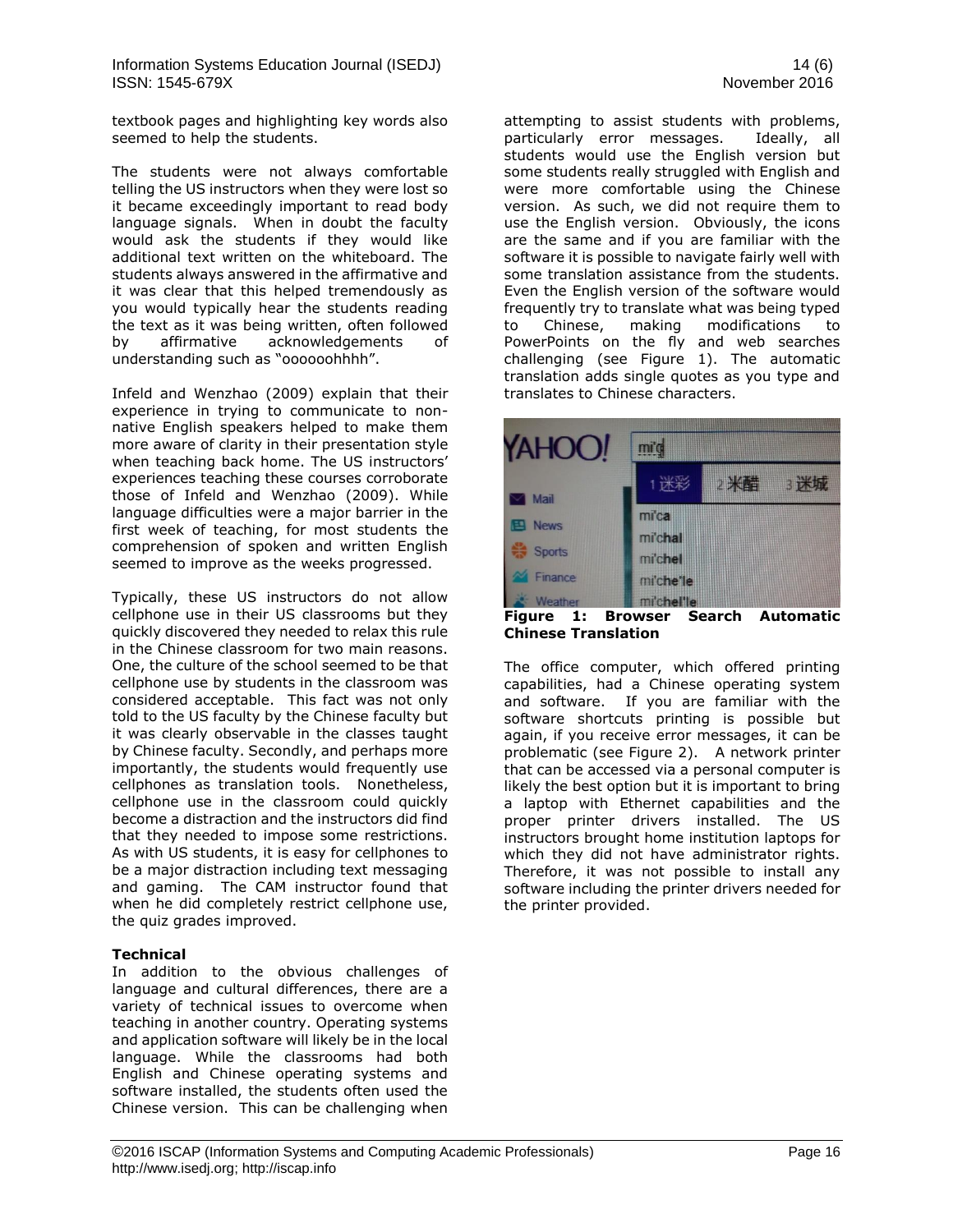

**Figure 2: Microsoft Word Error Message**

Some tools regularly used by faculty and students in the US are unavailable in China, such as all Google products. If you rely on Google Drive to access your teaching materials, you should download all materials locally to your computer ahead of time. If you use Gmail you may need to create another account and forward your Gmail to that account while in China. Note that many higher education institutions in the United States host their email with Google so these accounts will be blocked in China as well. Another option to overcoming these restrictions is to use a Virtual Private Network (VPN). China has begun blocking VPN protocols, including corporate VPNs, but there are some available that still work. Nonetheless, do not rely on the VPN working, always have a few backup plans. While the VPN did work on the apartment WiFi network, it did not work at the school. In addition the WiFi available at the school was very unreliable and was frequently unavailable. This was particularly challenging since one of the instructor's personal computers did not have Ethernet capabilities.

Exchanging files with students and student submission of work was not ideal. The host institution provided a file server to use but the US instructors were never able to successfully connect to it. As a workaround, the DFA instructor typically emailed the needed files for class the night before. The students all had qq.com email accounts, not institutional accounts which are typical in the US. As such, the DFA instructor's emails were often marked as spam by qq.com, even when only sending to a single class section of 28 students. The students would submit their completed work via email as well, which can be clunky to work with for review and grading purposes. An additional challenge was that all students logged into the school computers using the same credentials.

That meant that the afternoon students could see the completed files of the morning students and some simply submitted these instead of completing the work on their own.

# **Pedagogy**

The findings of the two US faculty support those of Smith [\(1973\)](#page-5-7), Wu [\(2008\)](#page-5-9), and Thakkar [\(2011\)](#page-5-8) that the Chinese students tend to learn by memorization and do not typically contribute to the class discussion unless called upon by the professor. While a couple students were willing to answer questions without being called on, most required the instructors to call on them by name to participate and were extremely nervous when doing so. Certainly part of their hesitation was likely due to fears regarding speaking in English and taking a class with an instructor they did not know. Some researchers have suggested that many Chinese students experience stress and anxiety when instructors ask a lot of questions, and that this may even negatively impact their learning [\(Huang](#page-5-11) & [Rinaldo, 2007\)](#page-5-11). Since the host school was interested in providing their students the "US pedagogical experience" active-learning was an integral part of that experience. Therefore, the instructors were careful to ease student fears by encouraging them as they struggled to respond in English and giving praise even when answers were incorrect. As the weeks progressed participation without being called on did improve a bit.

Many students seemed to struggle with being able to use an example to help them answer a related question. Often they would simply answer a different question with an exact example given earlier by the instructor or listed in the textbook. This could potentially be a result of the memorization style of learning the Chinese students are accustomed to. To mitigate this challenge the instructors attempted to use multiple examples for the same problem and tried to clarify how these are just examples and not *the* singular answer. Nonetheless, this was a frequent recurring challenge during both lecture discussions and quizzes.

As with any classroom, not all students are motivated to learn. It seems privacy of student education records is not much of a concern as there is no FERPA or equivalent in China. As such, some of the visiting teachers used this to help get unmotivated students' attention regarding poor performance. These instructors showed the spreadsheet of all student grades to the class regularly so everyone could see who is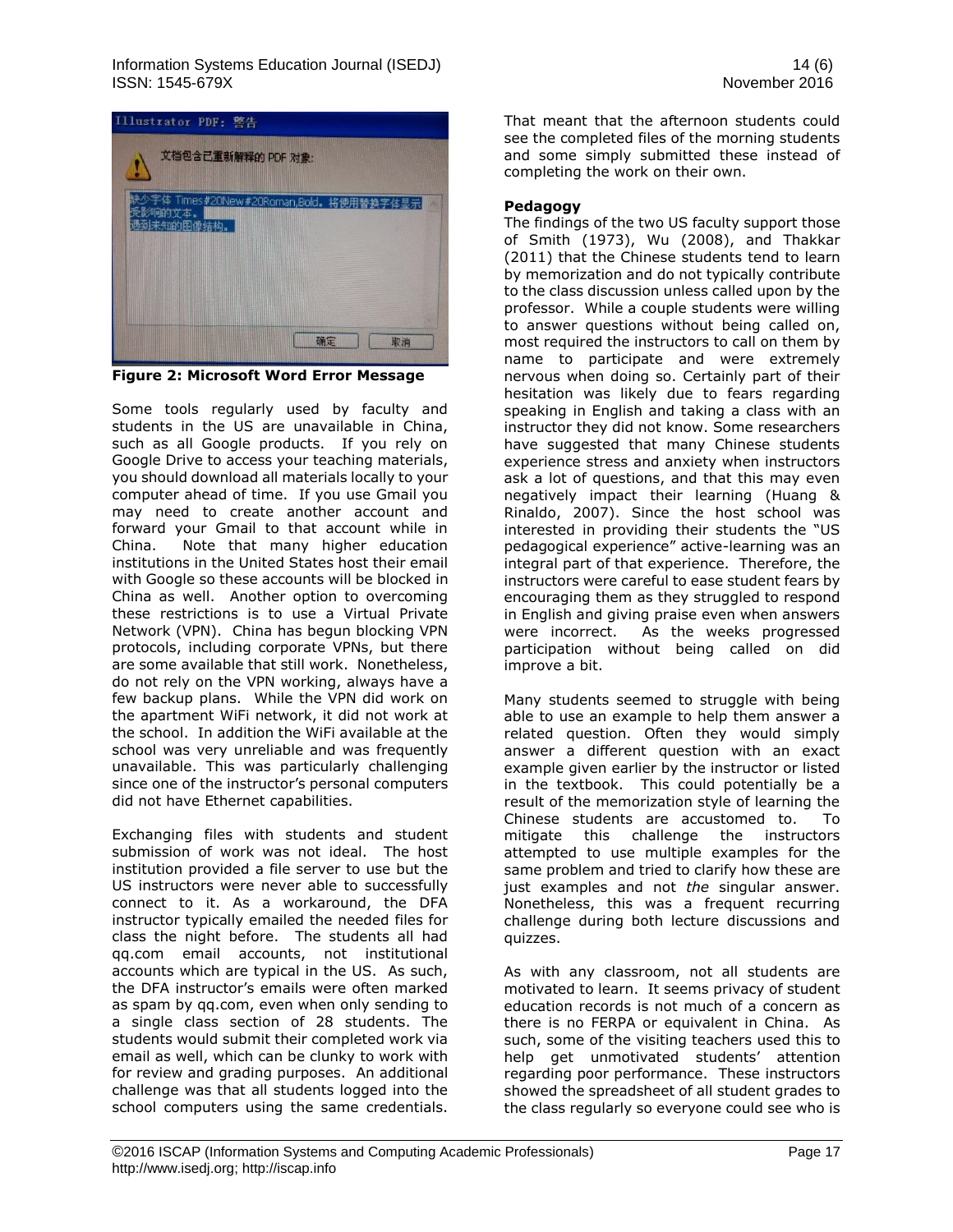Information Systems Education Journal (ISEDJ) 14 (6) ISSN: 1545-679X November 2016

doing poorly (i.e. not turning in assignments). Those faculty did report that this seemed to motivate some students but certainly not all. The US faculty chose to not use this particular strategy but did find that several students needed to be "threatened" with failure several times to get their attention.

Approximately halfway through the course the host institution met with the US faculty to discuss progress and any challenges. The students reported to the Chinese faculty that the use of uppercase words was a struggle for them. The CAM instructor typically wrote in all capital letters on the whiteboard and had to learn to adjust this habit in order to help the students with translation. Many words in the DFA course were typically written in uppercase (e.g. SELECT, ORDER BY), including in the textbook. It seemed students need to "translate" these uppercase words to lowercase words in order to understand (see Figure 3).

| 8. | The order of the columns (fields) returned by an SQL SELECT statement is determined by the:<br>order<br>A) ORDER BY clause.<br>B) SORT BY clause.<br>select<br>C) order they are listed in following SELECT.<br>where<br>D) order they are listed in following WHERE.<br>E) order they are listed in following FROM. |
|----|----------------------------------------------------------------------------------------------------------------------------------------------------------------------------------------------------------------------------------------------------------------------------------------------------------------------|
| 9. | Which SQL keyword is used to eliminate duplicate rows in the results of an SQL SELECT query?<br>A) INJIOUE<br>A) UNIOUE<br>51N <sup>4</sup><br><b>B) SORT</b><br>grater<br><b>QORDER BY</b><br>distinct<br><b>D) DISTINCT</b><br>veduce<br>E) REDUCE                                                                 |
|    | 10. Which SQL keyword can be used in conjunction with wildcards to select partial values?<br>Se lect<br>ASELECT<br>sparch<br><b>B) SEARCH</b><br>$C)$ $FIND$<br>tind<br><b>D) SUBSTRING</b><br>E) LIKE                                                                                                               |

#### **Figure 3: Database Foundations and Applications (DFA) Quiz**

Unlike most US college students, Chinese students are not accustom to homework assignments that are expected to be completed outside of the classroom [\(Schell, 2014\)](#page-5-12). As such, the US instructors gave adequate class time to complete all required assignments. Therefore it is imperative to have the appropriate resources in the classroom to allow the students to complete their work. In the case of technology related courses, this includes access to computers with the appropriate software.

#### **4. CONCLUSIONS**

While teaching in the Chinese classroom, the instructors became very aware of the importance of every word spoken. The language challenges made them very conscious of the speed of their speech, the clarity of their speech, and the need to avoid the use of slang.

Lecture became a very conscious task even though the US faculty were very comfortable with the subject matter and experienced at teaching such courses in the United States. At times the instructors felt like they were moving at glacial speed only to find out at the end of class that most of the students had difficulty understanding. The take away from this experience was that faculty must be vigilant and always conscious when lecturing and discussing subject matter in the classroom. Although one may feel that we have made the point crystal clear, it is important to recognize that there may be students in the classroom that just did not understand.

Teaching in another country is a unique journey that allows one to embed themselves in the daily life and culture of that country, providing a deeper understanding than a traditional tourist experience. In addition to the Chinese faculty at the host institution, there were three Australian faculty members teaching courses in business and engineering. The US faculty were afforded the opportunity to meet, socialize, establish friendships, and exchange teaching ideas with these faculty. The interactions and relationships with foreign faculty introduced new ideas for teaching and, since two of the three Australian faculty members have taught in China for many years, their experiences teaching in China helped the US faculty adjust their pedagogical methods and techniques to adapt to the needs of their Chinese students. Their advice included:

- Be more flexible with the pace of the course so that the students have adequate time to process the lecture material and translate the concepts from English to Chinese.
- Use more hands-on activities so the students can immediately apply what they have just learned. This also provides early and more frequent assessment of learning goals, which helps determine the appropriate pace for the course.
- Use multiple types of assessment. In addition to quizzes/exams, include various assignments and presentations (individual and team).

The experience of teaching abroad can help faculty understand the host country better, in this case China, including students from that country. As more students from other countries come to the US to study, an increased understanding of their culture and unique needs offers tremendous benefits to both the